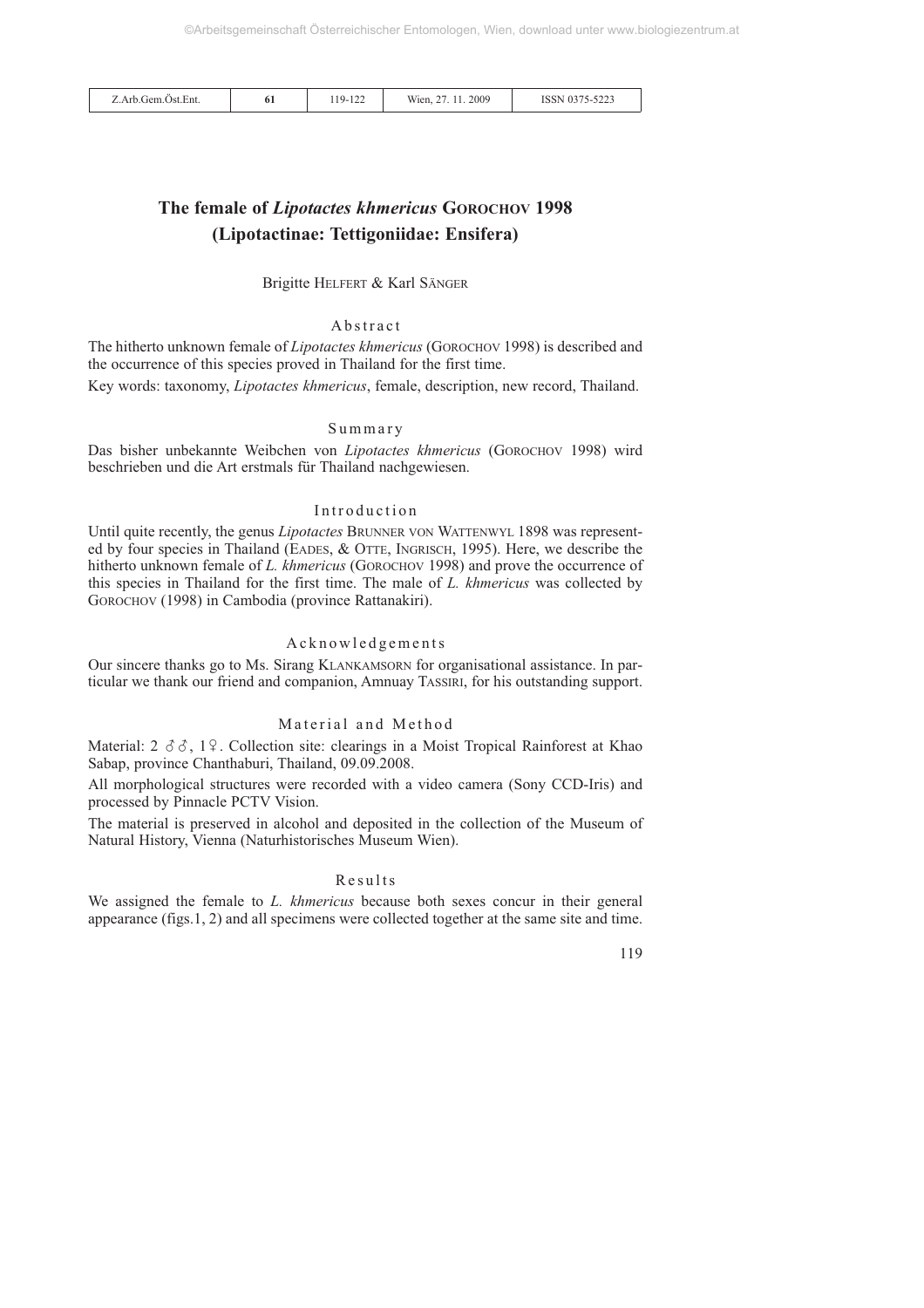

Fig. 1. *Lipotactes khmericus* (GOROCHOV 1998) ்



Fig. 2. *Lipotactes khmericus* (GOROCHOV 1998)

120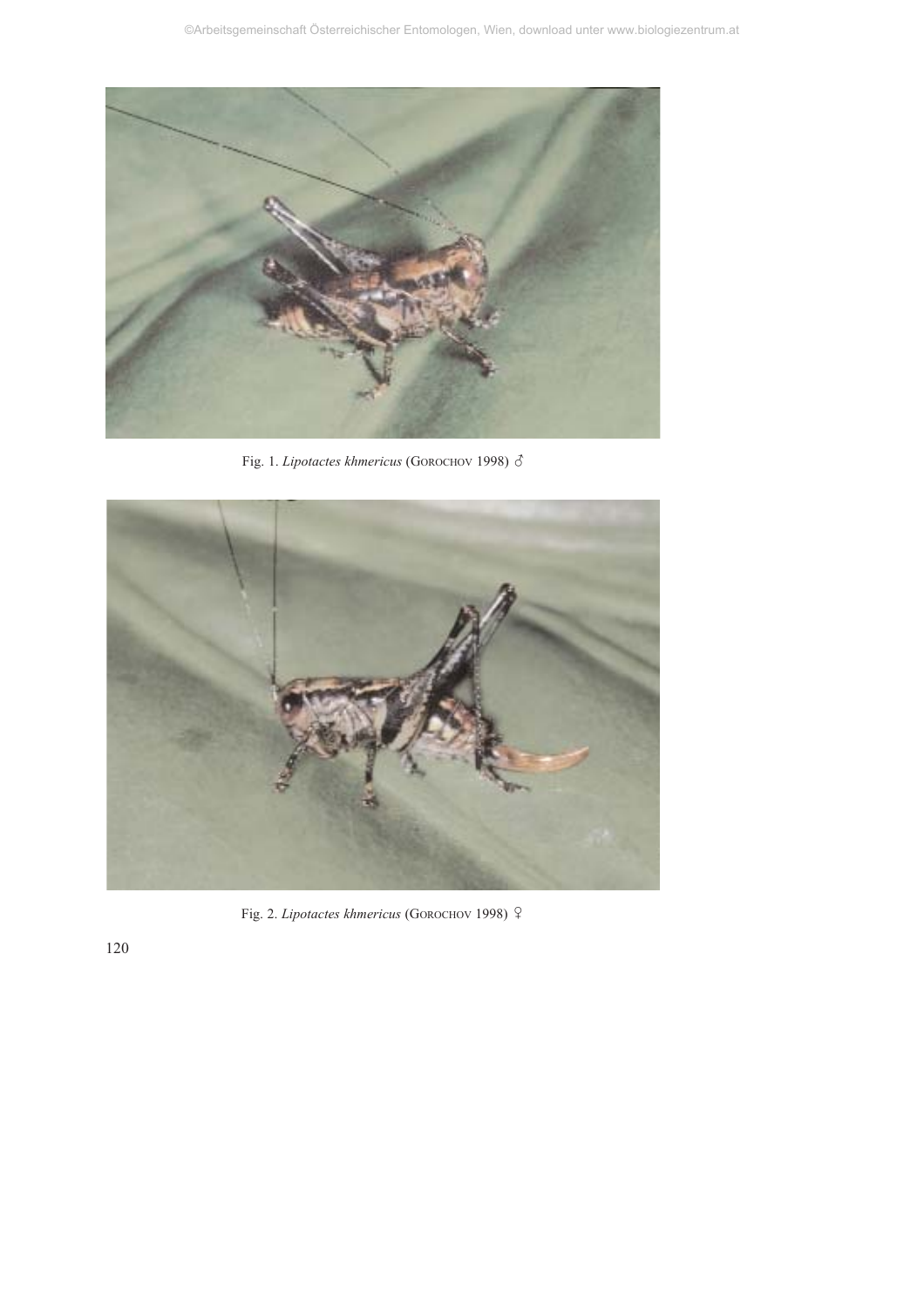

Figs. 3-7 *Lipotactes khmericus* (GOROCHOV 1998)  $\frac{9}{7}$  – 3) Pronotum in lateral view; 4) Ultimate segments in dorsal view; 5) Subgenital plate and ovipositor in ventral view; 6) Ovipositor in lateral view; 7) Apex of the ovipositor.  $-AII$  scale bars  $= 1$ mm.

Moreover, the occurrence of the species in southeast Thailand, which is biologically very similar to the adjacent parts of Cambodia, was to be expected.

#### Description of the female:

The general characters of the genus *Lipotactes* are presented in INGRISCH (1995). In the female *L. khmericus* the fastigium verticis is narrow, declining. Thoracic auditory spiracle smaller than the first stigma. Pronotum relatively long, sulci inconspicuous; margins of the lateral lobes distinct (fig. 3). Tegmina reduced to minute scales. Posterior margin of terminal tergite medially convex, epiproct triangular, cerci conical, distinctly tapering towards the apex (fig. 4). Subgenital plate broad, lateral margins rounded, posterior margin faintly concave in the middle (fig. 5). Ovipositor with dorsal margin smooth, ventral margin apically denticulate (figs. 6, 7).

121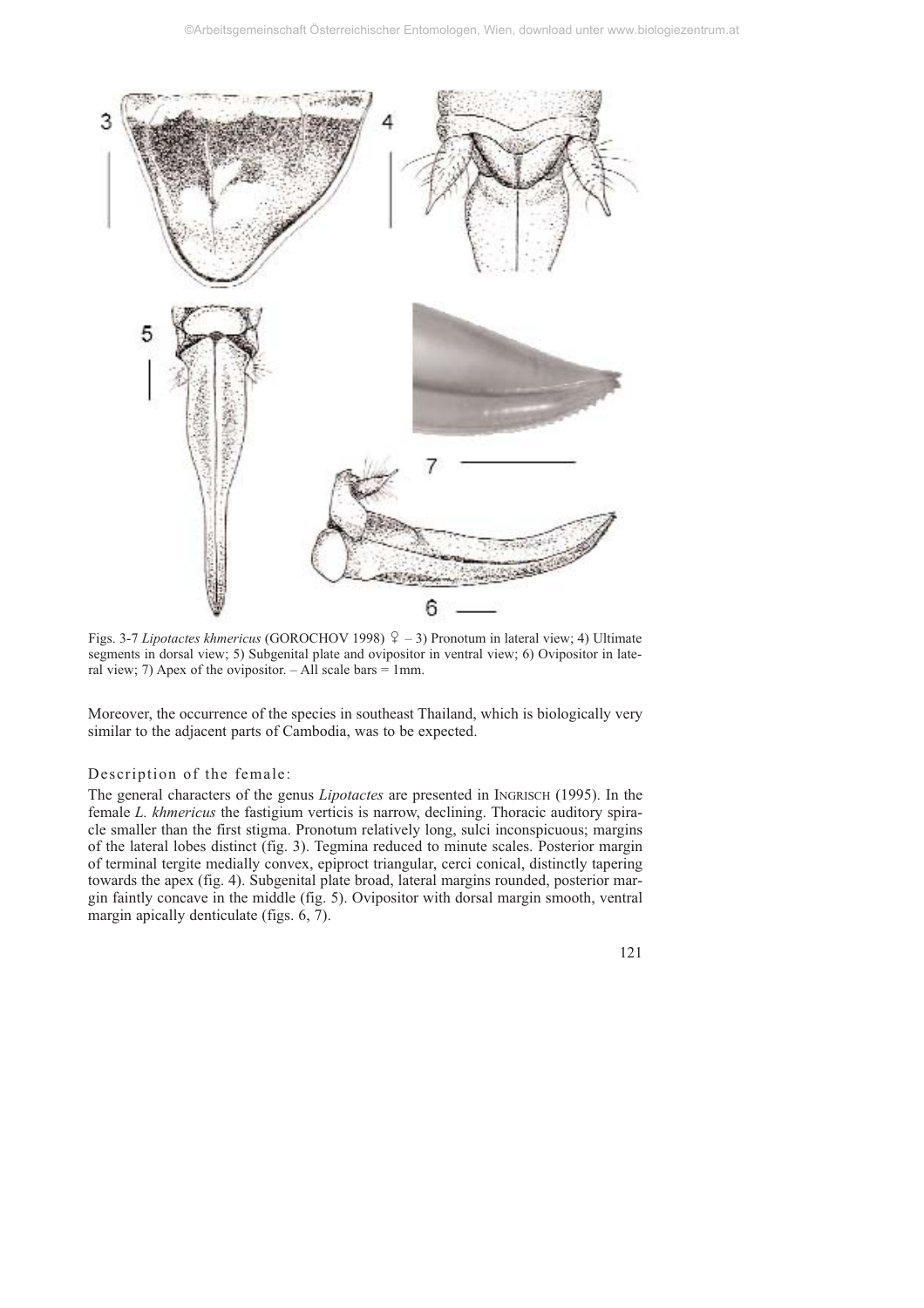# Colouration in vivo:

General colour brown, vertex with 4 dark-brown stripes. Frons light-brown with 2 darkbrown stripes and 2 dark-brown spots. Scapus and pedicellus light-brown with darkbrown spots. Flagella dark-brown with irregular small whitish spots. Pronotum chestnut, lateral lobes dorsally with a dark-brown zone. Thoracic pleura grey, distally with darkbrown stripes, tergites medially with a broad light-brown zone, laterally bordered with broad dark-brown zones. Thoracic- and abdominal sternites whitish-grey. Pro- and mesofemora and -tibiae with dark-brown spots, metafemora with distinct dark-brown zones and spots on the hind margin. Metatibiae and tarsi of all legs dark-brown. Ovipositor chestnut, cerci grey, subgenital plate whitish.

### Colouration ex alcohol:

Altogether paler than in vivo; the light-brown parts are ochre, the dark-brown markings only slightly brightened.

#### Diagnosis:

In the description of *L .khmericus,* GOROCHOV (1998) emphasizes the similarities with *L .ingrischi* (GOROCHOV 1996), of which both sexes are known; this result also applies to the female of *L. khmericus*. A conspicuous difference between the females of the two species concerns the shape of the ovipositor: in *L .ingrischi* the dorsal margin is apically straight and the denticulated part of the lower valva is more extended.

#### REFERENCES

- EADES, D. C. & D. OTTE: Orthoptera Species File Online. Version 2.0/3.5. ULR: http://Orthoptera.SpeciesFile.org.; Date of extraction: 05.06.2009
- GOROCHOV, A.V. 1996: New and little-known species of the genus *Lipotactes* BR.-W. (Orthoptera, Tettigoniidae) from Vietnam. – Entomol. Oboz. 75 (1): 32-38
- GOROCHOV, A.V. 1998: A new species of the genus *Lipotactes* from Cambodia (Orthoptera: Tettigoniidae). – Zoosystematica Rossica 7(1): 132
- INGRISCH, S. 1995: Revision of the Lipotactinae, a new subfamily of Tettigonioidea (Ensifera) Ent. scand. 26: 273-320

#### Authors´ addresses:

Prof. Dr. Brigitte Helfert, Institute of Zoology, Department of Integrative Biology and Biodiversity Research, University of Natural Resources and Applied Life Sciences, Vienna, Gregor Mendelstrasse 33, A-1180 Vienna, Austria; e-mail: brigitte.helfert@boku.ac.at

(corresponding author)

Prof. Dr. Karl Sänger, Department of Conservation Biology, Vegetation- and Landscape Ecology, University of Vienna, Althanstrasse 14, A-1090 Vienna, Austria; e-mail: karl.saenger@univie.ac.at